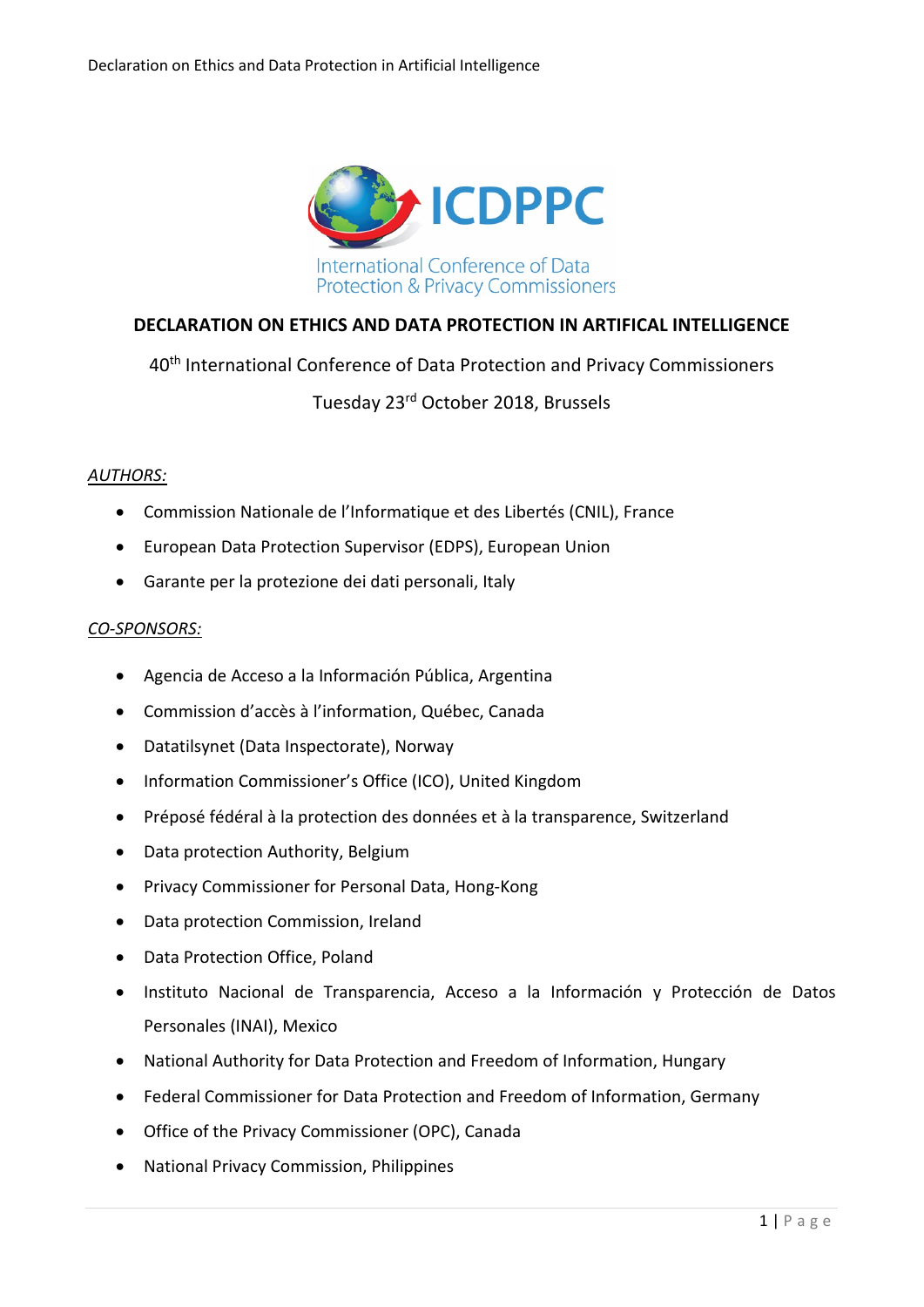#### **The 40th International Conference of Data Protection and Privacy Commissioners:**

*Considering* the initial discussion at the 38<sup>th</sup> International Conference of Data Protection and Privacy Commissioners in Marrakesh on Artificial intelligence, Robotics, Privacy and Data Protection;

*Recognizing* that artificial intelligence systems may bring significant benefits for users and society, including by: increasing the rapidity of processes and supporting decision-making; creating new ways to participate in democratic processes; improving efficiency in public sector and industry; achieving more equitable distribution of resources and opportunities; offering new methods and solutions in various fields such as public health, medical care, security, sustainable development, agriculture and transport; bringing new opportunities in scientific research and education and; providing individuals with more personalized services;

*Taking into account* the significant progress in certain areas of artificial intelligence, in particular regarding the processing of large amounts of information, the analysis and prediction of human behavior and characteristics, and in related fields such as robotics, computer vision and autonomous systems, likely to make significant progress in the near future;

*Highlighting* the rapid advancement of big data and artificial intelligence, notably machine learning, in particular with the development of deep learning technologies, allowing algorithms to solve complex operations leading to potential decisions, making however such processes more opaque;

*Affirming* that the respect of the rights to privacy and data protection are increasingly challenged by the development of artificial intelligence and that this development should be complemented by ethical and human rights considerations;

*Considering* that machine learning technologies in particular, and artificial intelligence systems in general, may rely on the processing of large sets of personal data for their development, potentially impacting data protection and privacy; also taking into account the potential risks induced by the current trend of market concentration in the field of artificial intelligence;

Recognizing the link between collections, uses and disclosures of personal information – the traditional sphere of privacy and data protection – on the one hand, and the direct impacts on human rights more broadly, most notably regarding discrimination and freedom of expression and information, and thus acknowledging the need for data protection and privacy authorities to think about human rights more broadly, and for data protection and privacy authorities to work with other authorities addressing human rights;

Pointing out that some data sets used to train machine learning-based and artificial intelligence systems have been found to contain inherent bias resulting in decisions which can unfairly discriminate against certain individuals or groups, potentially restricting the availability of certain services or content, and thus interfering with individuals' rights such as freedom of expression and information or resulting in the exclusion of people from certain aspects of personal, social, professional life;

*Stressing* that artificial intelligence powered systems whose decisions cannot be explained raise fundamental questions of accountability not only for privacy and data protection law but also liability in the event of errors and harm;

*Noting* that many stakeholders in the field of artificial intelligence have expressed their concerns about the risks of malicious use of artificial intelligence, as well as the risks related to privacy, data protection and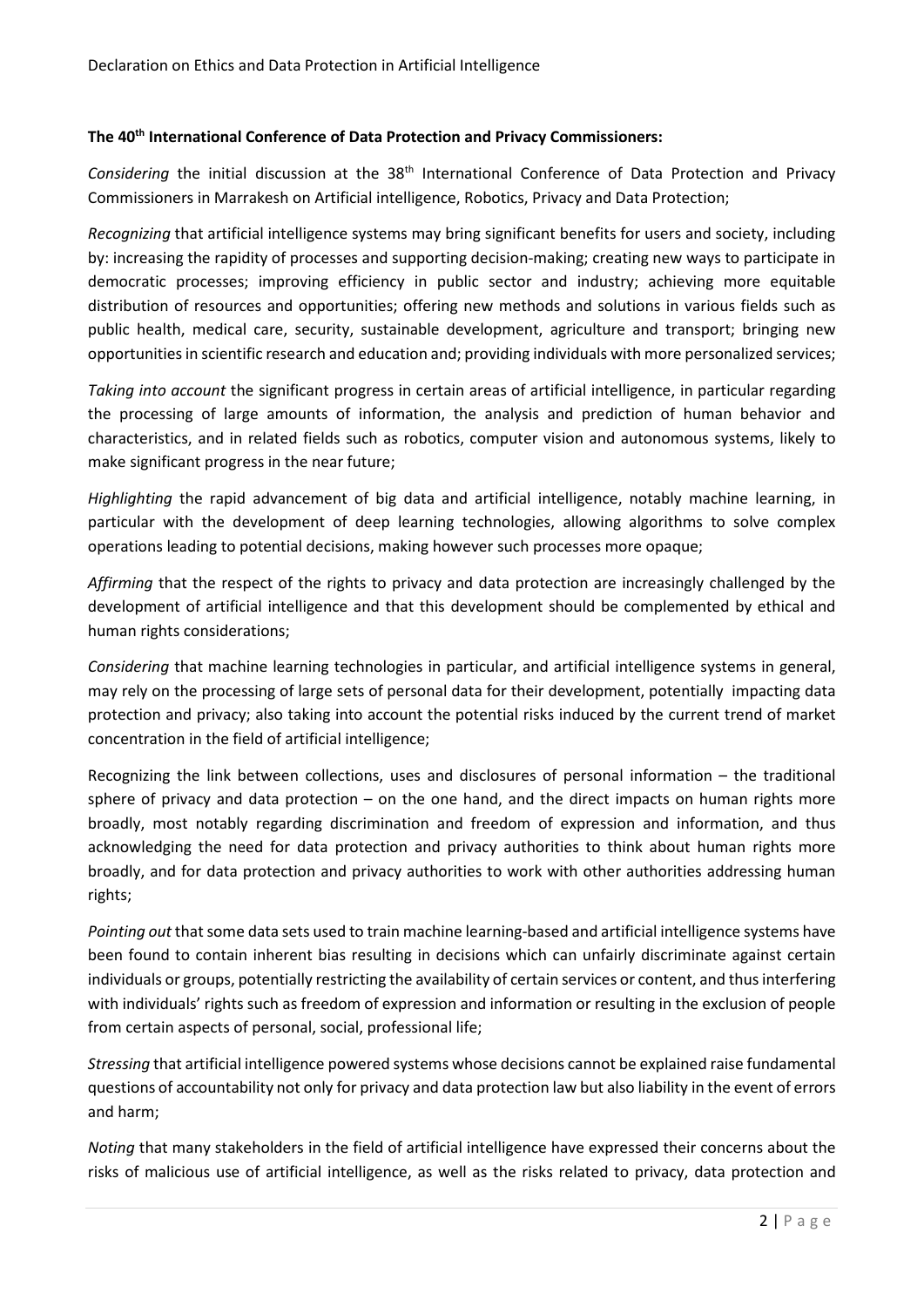Declaration on Ethics and Data Protection in Artificial Intelligence

human dignity, pointing out for example that the development of artificial intelligence in combination with mass surveillance raises concerns about their possible use to curtail fundamental rights and freedoms;

*Highlighting* that those risks and challenges may affectindividuals and society, and that the extent and nature of potential consequences are currently uncertain;

*Emphasising* the importance of trust, since strong data protection and privacy safeguards help to build individuals' trust in how their data is processed, which encourages data sharing and thereby promotes innovation;

*Taking the view* that the current challenges triggered by the development of artificial intelligence and machine learning systems reinforce the need for the adoption of an international approach and standards, in order to ensure the promotion and protection of human rights in all digital developments at international level;

*Reaffirming* the commitment of data protection authorities and the Conference of Data Protection and Privacy Commissioners to uphold data protection and privacy principles in adapting to this evolving environment, notably by engaging resources and developing new skills in order to be prepared for future changes.

The **40th International Conference of Data Protection and Privacy Commissioners** considers that any creation, development and use of artificial intelligence systems shall fully respect human rights, particularly the rights to the protection of personal data and to privacy, as well as human dignity, non-discrimination and fundamental values, and shall provide solutions to allow individuals to maintain control and understanding of artificial intelligence systems.

## **The Conference therefore endorses the following guiding principles, as its core values to preserve human rights in the development of artificial intelligence:**

1. Artificial intelligence and machine learning technologies should be designed, developed and used in respect of fundamental human rights and in accordance with the **fairness principle**, in particular by:

- a. Considering individuals' reasonable expectations by ensuring that the use of artificial intelligence systems remains consistent with their original purposes, and that the data are used in a way that is not incompatible with the original purpose of their collection,
- b. taking into consideration not only the impact that the use of artificial intelligence may have on the individual, but also the collective impact on groups and on society at large,
- c. ensuring that artificial intelligence systems are developed in a way that facilitates human development and does not obstruct or endanger it, thus recognizing the need for delineation and boundaries on certain uses,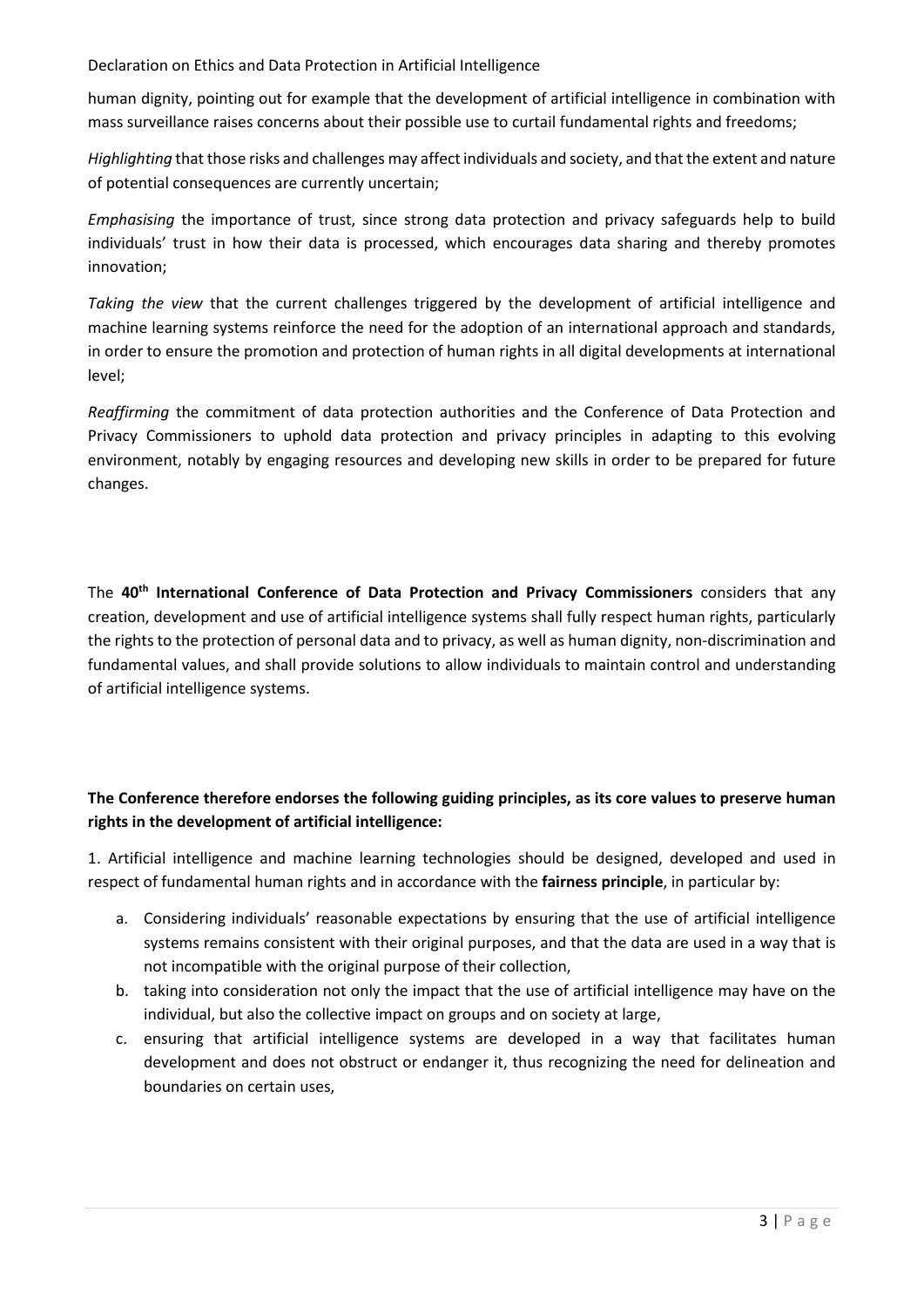2. **Continued attention and vigilance,** as well as accountability, for the potential effects and consequences of, artificial intelligence systems should be ensured, in particular by:

- a. promoting accountability of all relevant stakeholders to individuals, supervisory authorities and other third parties as appropriate, including through the realization of audit, continuous monitoring and impact assessment of artificial intelligence systems, and periodic review of oversight mechanisms;
- b. fostering collective and joint responsibility, involving the whole chain of actors and stakeholders, for example with the development of collaborative standards and the sharing of best practices,
- c. investing in awareness raising, education, research and training in order to ensure a good level of information on and understanding of artificial intelligence and its potential effects in society, and
- d. establishing demonstrable governance processes for all relevant actors, such as relying on trusted third parties or the setting up of independent ethics committees,

3. Artificial intelligence **systems transparency and intelligibility** should be improved, with the objective of effective implementation, in particular by:

- a. investing in public and private scientific research on explainable artificial intelligence,
- b. promoting transparency, intelligibility and reachability, for instance through the development of innovative ways of communication, taking into account the different levels of transparency and information required for each relevant audience,
- c. making organizations' practices more transparent, notably by promoting algorithmic transparency and the auditability of systems, while ensuring meaningfulness of the information provided, and
- d. guaranteeing the right to informational self-determination, notably by ensuring that individuals are alwaysinformed appropriately when they are interacting directly with an artificial intelligence system or when they provide personal data to be processed by such systems,
- e. providing adequate information on the purpose and effects of artificial intelligence systems in order to verify continuous alignment with expectation of individuals and to enable overall human control on such systems.

4. As part of an overall "ethics by design" approach, artificial intelligence systems should be **designed and developed responsibly**, by applying the principles of **privacy by default and privacy by design**, in particular by:

- a. implementing technical and organizational measures and procedures proportional to the type of system that is developed – to ensure that data subjects' privacy and personal data are respected, both when determining the means of the processing and at the moment of data processing,
- b. assessing and documenting the expected impacts on individuals and society at the beginning of an artificial intelligence project and for relevant developments during its entire life cycle, and
- c. identifying specific requirements for ethical and fair use of the systems and for respecting human rights as part of the development and operations of any artificial intelligence system,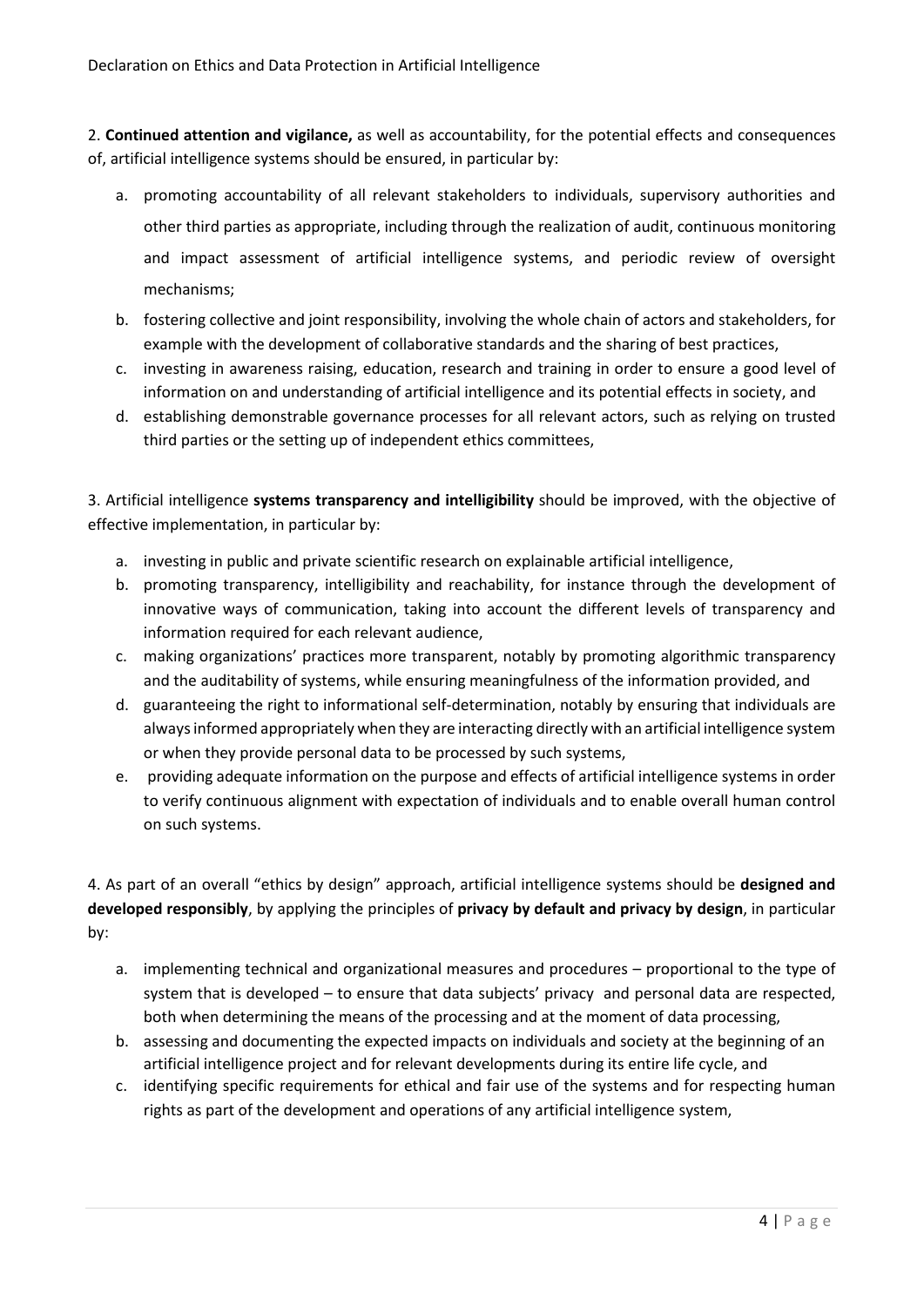5. **Empowerment of every individual** should be promoted, and the exercise of individuals' rights should be encouraged, as well as the creation of opportunities for public engagement, in particular by:

- a. respecting data protection and privacy rights, including where applicable the right to information, the right to access, the right to object to processing and the right to erasure, and promoting those rights through education and awareness campaigns,
- b. respecting related rights including freedom of expression and information, as well as nondiscrimination,
- c. recognizing that the right to object or appeal applies to technologies that influence personal development or opinions and guaranteeing, where applicable, individuals' right not to be subject to a decision based solely on automated processing if it significantly affects them and, where not applicable, guaranteeing individuals' right to challenge such decision,
- d. using the capabilities of artificial intelligence systems to foster an equal empowerment and enhance public engagement, for example through adaptable interfaces and accessible tools.

6. Unlawful **biases or discriminations** that may result from the use of data in artificial intelligence should be reduced and mitigated, including by:

- a. ensuring the respect of international legal instruments on human rights and non-discrimination,
- b. investing in research into technical ways to identify, address and mitigate biases,
- c. taking reasonable steps to ensure the personal data and information used in automated decision making is accurate, up-to-date and as complete as possible, and
- d. elaborating specific guidance and principles in addressing biases and discrimination, and promoting individuals' and stakeholders' awareness.

Taking into consideration the principles above, the 40th International Conference of Data Protection and Privacy Commissioners calls for **common governance principles on artificial intelligence** to be established, fostering concerted international efforts in this field, in order to ensure that its development and use take place in accordance with ethics and human values, and respect human dignity. These common governance principles must be able to tackle the challenges raised by the rapid evolutions of artificial intelligence technologies, on the basis of a multi-stakeholder approach in order to address all cross-sectoral issues at stake. They must take place at an international level since the development of artificial intelligence is a transborder phenomenon and may affect all humanity. The Conference should be involved in this international effort, working with and supporting general and sectoral authorities in other fields such as competition, market and consumer regulation.

The 40th International Conference of Data Protection and Privacy Commissioners therefore establishes, as a contribution to a future common governance at the international level, and in order to further elaborate guidance to accompany the principles on Ethics and Data Protection in Artificial Intelligence, a **permanent working group** addressing the challenges of artificial intelligence development. This **working group on Ethics and Data Protection in Artificial Intelligence** will be in charge of promoting understanding of and respect for